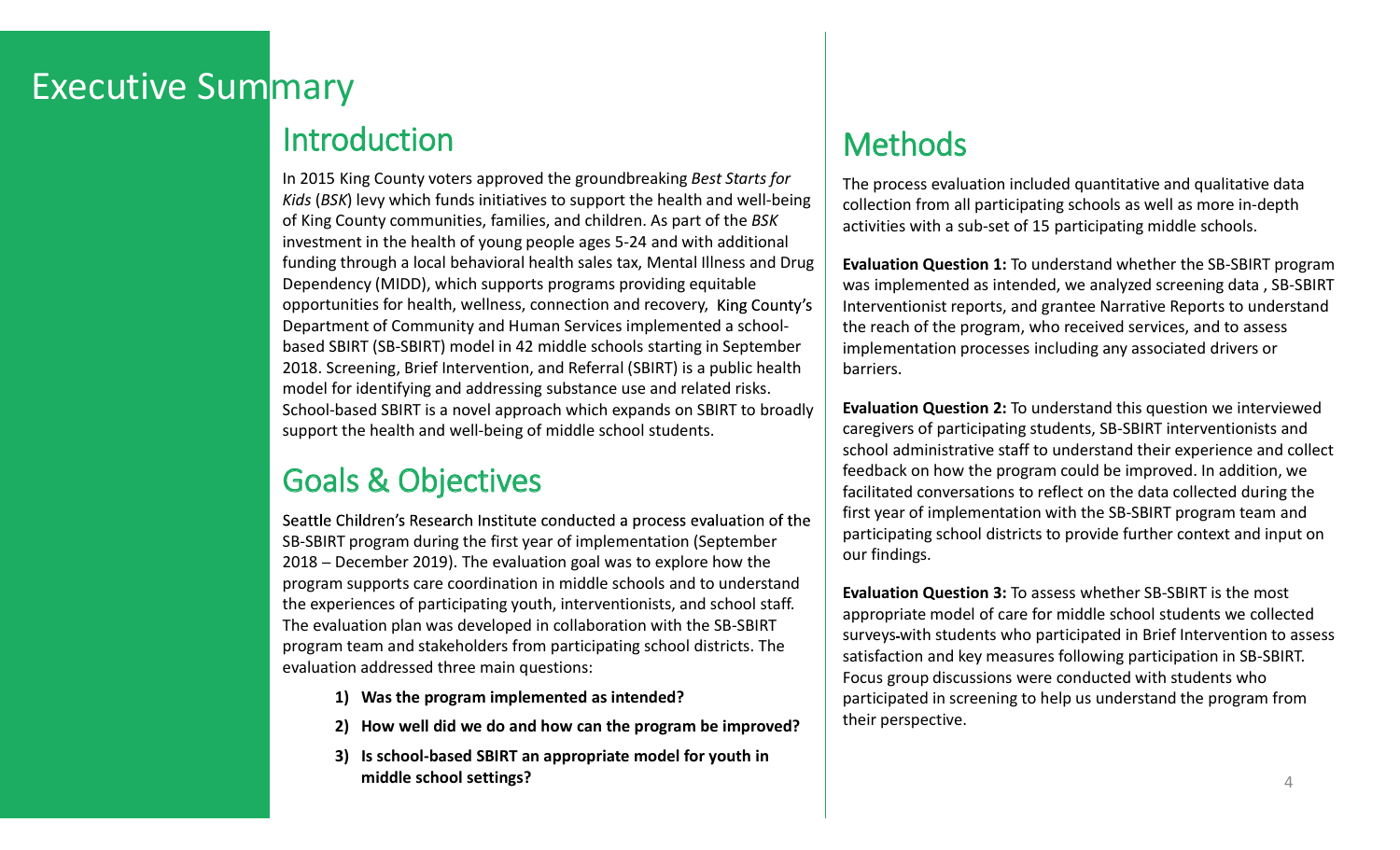### **Executive Summary** Continued

Evaluation Limitations

The process evaluation Limitations<br>
The process evaluation was limited by several factors which impact the<br>
generalizability of the findings. First, many participating middle schools<br>
have multiple initiatives operating at many and the finding time the model of the finding middle schools developed at the seperalizability of the finding s. First, many participating middle schools and this equalizability of the findings. First, many participat have multiple initiatives operating at once making it challenging to isolate the impact of SB-SBIRT specifically. Also, the phased roll-out of the program during this initial year negatively impacted the ability of some districts to participate in evaluation activities, particularly reporting on what happened during Brief Intervention. Since assessment of some evaluation measures required linking of separate data sets for screening and brief intervention this limited the sample size for our analysis.

There were several limitations to the methods used with the 15 middle schools who volunteered to participate in additional evaluation activities. First, the number of surveys collected from students was fewer than planned (65) and limited our ability to analyze change in substance use since reported use was very low (6%) among those surveyed. In addition, due to small sample sizes and the voluntary nature of our data collection qualitative results are not generalizable to all youth, caregivers, and schools in King County.

## Evaluation Strengths

This process evaluation has several strengths. The evaluation plan and methods were formed in consultation with many different stakeholders from participating school districts and the King County program team. There were frequent opportunities for reflection on the data collected with SB-SBIRT interventionists and district stakeholders.

Data collected for this evaluation included a wide range of voices and experiences. Programmatic data from all 42 participating schools was included in this evaluation. The subset of schools that contributed additional data were demographically and geographically diverse. We analyzed both quantitative and qualitative data which provided additional context and insight into the experience of participating students and schools. The evaluation included data from a diverse set of stakeholders, including SB-SBIRT interventionists, school counselors, school administrators, parents of participating students, and students who participated in screening as well as those who received Brief Intervention. This allowed us to triangulate our findings and to consider the experiences of all groups involved.